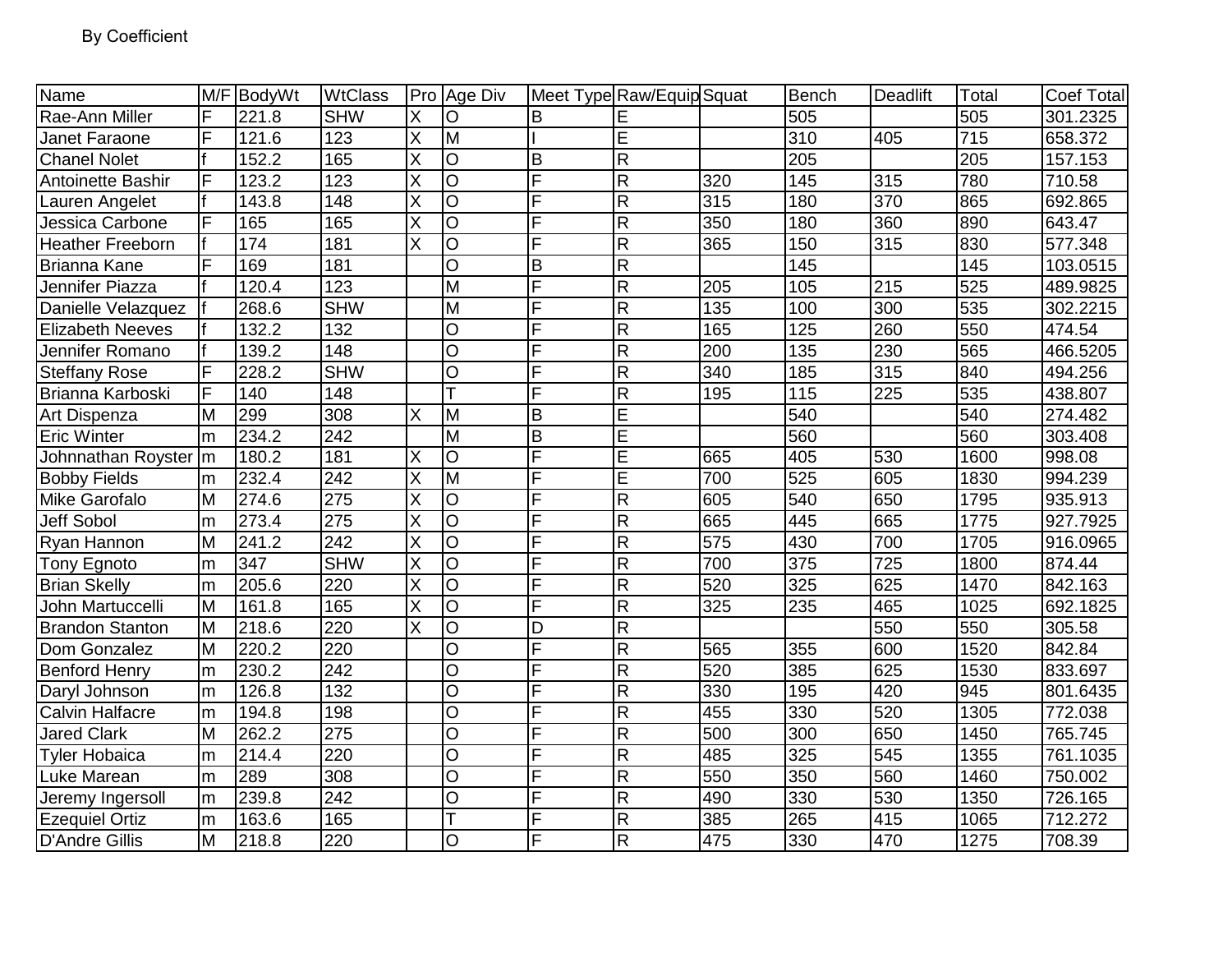| <b>Sean Breslin</b>       | M   | 194.2 | 198 | lO       | F | $\mathsf{R}$ | 440 | 275 | 475 | 1190 | 706.265  |
|---------------------------|-----|-------|-----|----------|---|--------------|-----|-----|-----|------|----------|
| <b>Marion Hebert</b>      | M   | 163.8 | 165 | lO       |   | R            | 375 | 275 | 405 | 1055 | 705.584  |
| <b>Peter Neeves</b>       | m   | 198   | 198 | lO       |   | R            | 385 | 275 | 515 | 1175 | 688.6675 |
| Keith Bellomo             | m   | 203.6 | 220 | <b>M</b> | Е | R            | 400 | 325 | 430 | 1155 | 665.28   |
| Patrick Callahan          | lm  | 271.2 | 275 | lO       | E | $\mathsf{R}$ | 435 | 275 | 555 | 1265 | 662.7335 |
| <b>Alex Fratini</b>       | M   | 196.2 | 198 | lO       | Е | $\mathsf{R}$ | 415 | 270 | 430 | 1115 | 657.5155 |
| Dawson Michael Malm       |     | 180.2 | 181 | ᠇        |   | R            | 380 | 225 | 430 | 1035 | 645.633  |
| <b>Matthew Barnell</b>    | M   | 167.2 | 181 | $\circ$  |   | R            | 300 | 225 | 450 | 975  | 642.8175 |
| <b>Jimmy Moritz</b>       | m   | 234   | 242 | IМ       | Е | $\mathsf{R}$ | 355 | 345 | 485 | 1185 | 642.033  |
| <b>Patrick Vinette</b>    | lm  | 274   | 275 | lO       | E | $\mathsf{R}$ | 405 | 245 | 505 | 1155 | 602.91   |
| Jim Hull                  | lm  | 196.8 | 198 | <b>M</b> |   | $\mathsf{R}$ | 360 | 215 | 400 | 975  | 573.2025 |
| <b>Trett McVicar</b>      | M   | 157.2 | 165 | ᠇        |   | R            | 225 | 205 | 335 | 765  | 530.145  |
| Magnuss McVicar           | M   | 146.4 | 148 |          |   | $\mathsf{R}$ | 190 | 170 | 310 | 670  | 494.795  |
| <b>Max Sharpe</b>         | M   | 157   | 165 | lO       |   | $\mathsf{R}$ | 250 | 155 | 295 | 700  | 485.1    |
| <b>Pete Diaz</b>          | M   | 216.8 | 220 | <b>M</b> |   | E            |     | 300 | 450 | 750  | 418.5    |
| Anthony Sciametti         | lΜ  | 158.8 | 165 | lO       |   | $\mathsf{R}$ |     | 270 | 455 | 725  | 497.1325 |
| <b>Anthony Manatrizio</b> | Im. | 180.6 | 181 | lO       |   | $\mathsf{R}$ |     | 295 | 475 | 770  | 478.478  |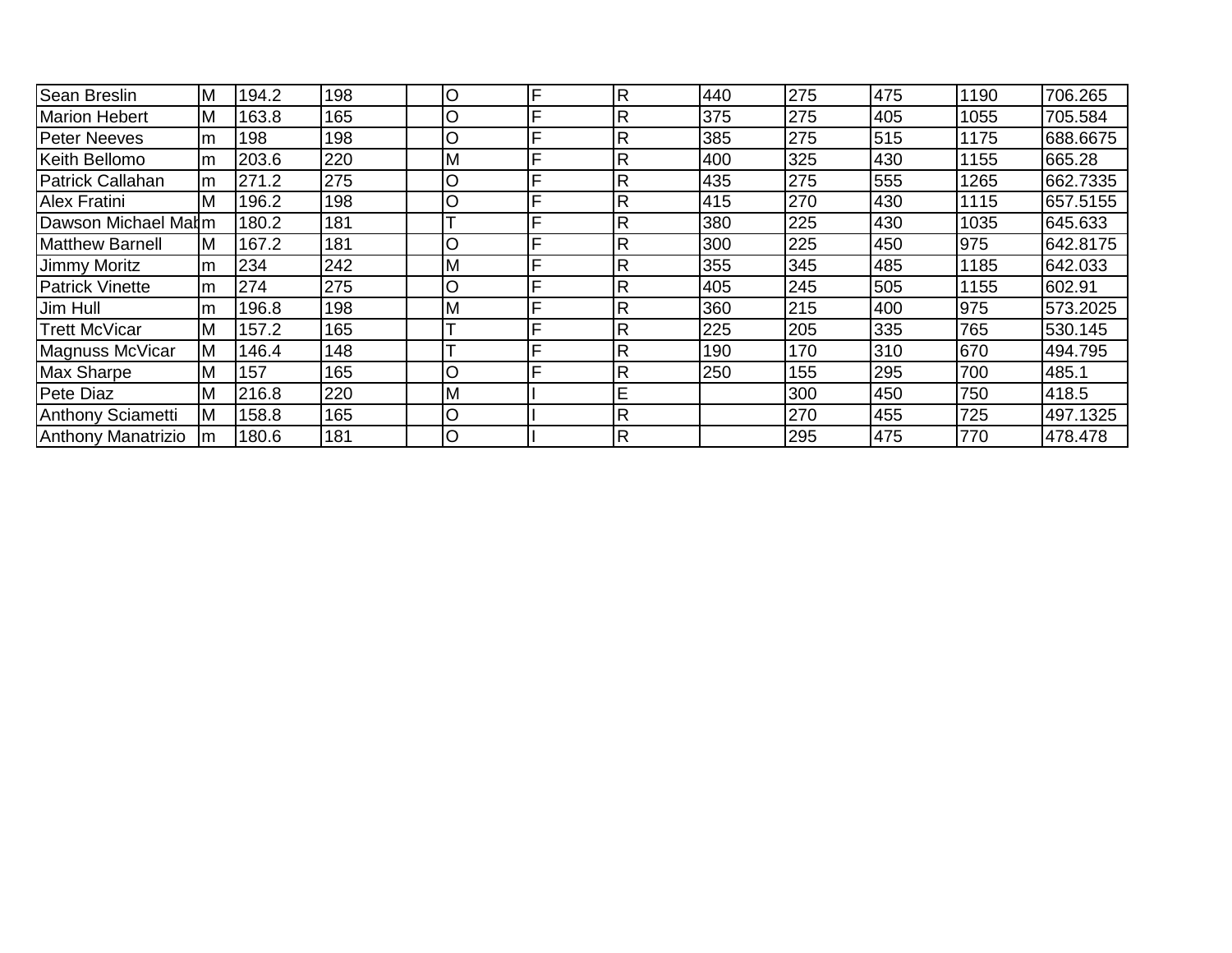| Name                      | Male/FemaBodyWt         |       | <b>WtClass</b>   | Pro                     | Age Div                 | Age             | Raw/Equip Squat         |                  | <b>Bench</b>     | Deadlift         | Total             |
|---------------------------|-------------------------|-------|------------------|-------------------------|-------------------------|-----------------|-------------------------|------------------|------------------|------------------|-------------------|
| Janet Faraone             | F                       | 121.6 | 123              | X                       | M                       | 49              | Ε                       |                  | 310              | 405              |                   |
| Antoinette Bashir         | F                       | 123.2 | 123              | X                       | O                       | 31              | $\overline{\mathbf{K}}$ | 320              | 145              | 315              | 780               |
| Jennifer Piazza           |                         | 120.4 | 123              |                         | M                       | 45              | $\overline{R}$          | 205              | 105              | 215              | 525               |
| <b>Elizabeth Neeves</b>   |                         | 132.2 | 132              |                         | O                       | 28              | $\overline{\mathsf{R}}$ | 165              | 125              | 260              | 550               |
| Lauren Angelet            |                         | 143.8 | 148              | Χ                       | O                       | 35              | $\overline{R}$          | 315              | 180              | 370              | 865               |
| Jennifer Romano           |                         | 139.2 | 148              |                         | O                       | 39              | $\overline{\mathbf{K}}$ | 200              | 135              | 230              | 565               |
| Brianna Karboski          | F                       | 140   | $\overline{148}$ |                         | $\overline{\mathsf{T}}$ | 17              | $\overline{\mathsf{R}}$ | 195              | $\overline{115}$ | $\overline{225}$ | 535               |
| <b>Chanel Nolet</b>       |                         | 152.2 | 165              | X                       | O                       | $\overline{25}$ | $\overline{\mathbf{K}}$ |                  | 205              |                  |                   |
| Jessica Carbone           | F                       | 165   | 165              | $\overline{\mathsf{x}}$ | $\overline{\rm o}$      | 41              | $\overline{\mathsf{R}}$ | 350              | 180              | 360              | 890               |
| <b>Heather Freeborn</b>   |                         | 174   | 181              | X                       | O                       | $\overline{29}$ | $\mathsf R$             | 365              | 150              | 315              | 830               |
| <b>Brianna Kane</b>       | F                       | 169   | 181              |                         | $\overline{O}$          | $\overline{37}$ | $\overline{\mathbf{K}}$ |                  | $\overline{145}$ |                  |                   |
| Rae-Ann Miller            | F                       | 221.8 | <b>SHW</b>       | Χ                       | $\overline{\rm o}$      | $\overline{41}$ | E                       |                  | 505              |                  |                   |
| Danielle Velazquez        |                         | 268.6 | <b>SHW</b>       |                         | $\overline{\mathsf{M}}$ | 45              | $\overline{\mathsf{R}}$ | $\overline{135}$ | 100              | 300              | 535               |
| <b>Steffany Rose</b>      | F                       | 228.2 | <b>SHW</b>       |                         | $\circ$                 | 39              | $\overline{\mathsf{R}}$ | 340              | 185              | 315              | 840               |
|                           |                         |       |                  |                         |                         |                 |                         |                  |                  |                  |                   |
| Daryl Johnson             | m                       | 126.8 | 132              |                         | Ο                       | 24              | R                       | 330              | 195              | 420              | 945               |
| Magnuss McVicar           | M                       | 146.4 | 148              |                         |                         | $\overline{16}$ | $\overline{\mathsf{R}}$ | 190              | 170              | 310              | 670               |
| John Martuccelli          | $\overline{\mathsf{M}}$ | 161.8 | 165              | X                       | O                       | $\overline{19}$ | $\overline{\mathbf{K}}$ | 325              | 235              | 465              | 1025              |
| <b>Max Sharpe</b>         | $\overline{M}$          | 157   | 165              |                         | $\overline{O}$          | $\overline{18}$ | $\overline{\mathsf{R}}$ | 250              | 155              | 295              | 700               |
| <b>Marion Hebert</b>      | $\overline{M}$          | 163.8 | 165              |                         | O                       | $\overline{25}$ | $\overline{\mathsf{R}}$ | 375              | 275              | 405              | 1055              |
| <b>Anthony Sciametti</b>  | M                       | 158.8 | 165              |                         | $\overline{O}$          | 19              | $\overline{\mathsf{R}}$ |                  | 270              | 455              |                   |
| <b>Trett McVicar</b>      | M                       | 157.2 | 165              |                         | T                       | 17              | $\overline{\mathsf{R}}$ | $\overline{225}$ | $\overline{205}$ | 335              | 765               |
| <b>Ezequiel Ortiz</b>     | m                       | 163.6 | 165              |                         | T                       | $\overline{17}$ | $\overline{\mathbf{K}}$ | 385              | 265              | 415              | 1065              |
| Johnnathan Royster   m    |                         | 180.2 | 181              | X                       | O                       | $\overline{25}$ | $\overline{E}$          | 665              | 405              | 530              | 1600              |
| <b>Matthew Barnell</b>    | M                       | 167.2 | 181              |                         | O                       | $\overline{21}$ | $\overline{\pi}$        | 300              | $\overline{225}$ | 450              | 975               |
| <b>Anthony Manatrizio</b> | $\mathsf{m}$            | 180.6 | 181              |                         | $\overline{O}$          | 35              | $\overline{\mathbf{K}}$ |                  | 295              | 475              |                   |
| Dawson Michael Malm       |                         | 180.2 | 181              |                         |                         | $\overline{17}$ | $\overline{\pi}$        | 380              | $\overline{225}$ | 430              | 1035              |
| Jim Hull                  | ${\sf m}$               | 196.8 | 198              |                         | M                       | 46              | $\overline{\mathsf{R}}$ | $\overline{360}$ | $\overline{215}$ | 400              | 975               |
| <b>Alex Fratini</b>       | $\overline{M}$          | 196.2 | 198              |                         | O                       | $\overline{27}$ | $\overline{\mathsf{R}}$ | 415              | 270              | 430              | $\overline{1115}$ |
| <b>Peter Neeves</b>       | ${\sf m}$               | 198   | 198              |                         | O                       | $\overline{29}$ | $\overline{\mathsf{R}}$ | 385              | 275              | 515              | 1175              |
| Sean Breslin              | $\overline{M}$          | 194.2 | 198              |                         | O                       | $\overline{21}$ | $\overline{\pi}$        | 440              | 275              | 475              | 1190              |
| <b>Calvin Halfacre</b>    | m                       | 194.8 | 198              |                         | O                       | $\overline{21}$ | $\overline{\mathsf{R}}$ | 455              | 330              | 520              | 1305              |
| <b>Brian Skelly</b>       | m                       | 205.6 | 220              | X                       | O                       | 35              | $\overline{\mathbf{K}}$ | 520              | 325              | 625              | 1470              |
| <b>Brandon Stanton</b>    | M                       | 218.6 | 220              | X                       | O                       | $\overline{24}$ | $\overline{\mathbf{K}}$ |                  |                  | 550              |                   |
| Keith Bellomo             | m                       | 203.6 | 220              |                         | $\overline{M}$          | 45              | $\overline{R}$          | 400              | 325              | 430              | 1155              |